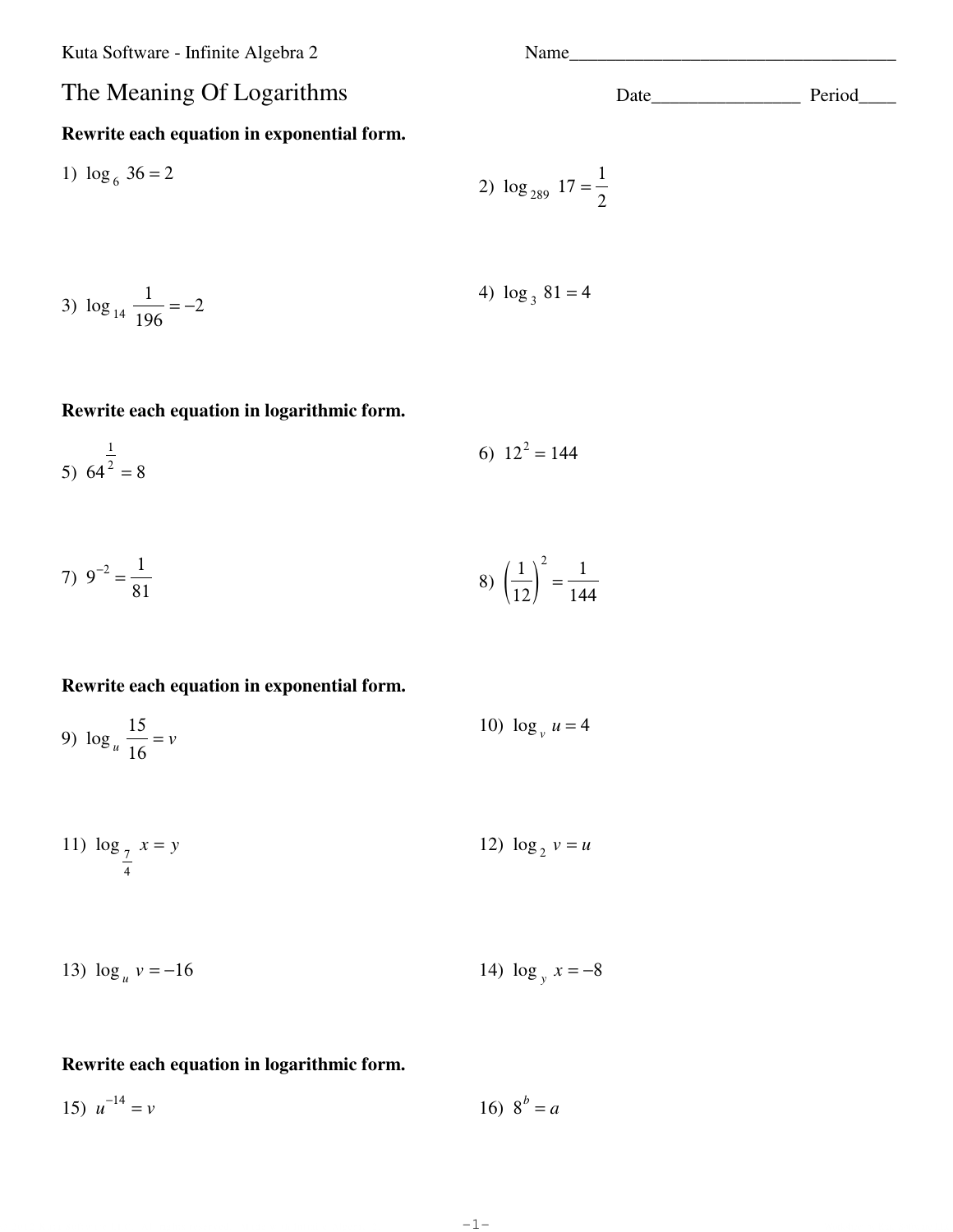17)  $\left(\frac{1}{5}\right)^{x} = y$ 

$$
19) \t9y = x \t\t\t\t\t20) \t ba = 123
$$

18)  $6^y = x$ 

21) 
$$
\log_4 64
$$
  
22)  $\log_6 216$   
23)  $\log_4 16$   
24)  $\log_3 \frac{1}{243}$ 

25)  $\log_5 125$ 26)  $\log_2 4$ 

27)  $\log_{343} 7$ 28)  $\log_2 16$ 

29) 
$$
\log_{64} 4
$$
 30)  $\log_6 \frac{1}{216}$ 

# Simplify each expression.

Evaluate each expression.

| 31) $12^{\log_{12} 144}$ | 32) $5^{\log_5 17}$ |
|--------------------------|---------------------|
|--------------------------|---------------------|

| 33) $x^{\log_{x}72}$ | 34) $9^{\log_3 20}$ |
|----------------------|---------------------|
|                      |                     |

 $-2-$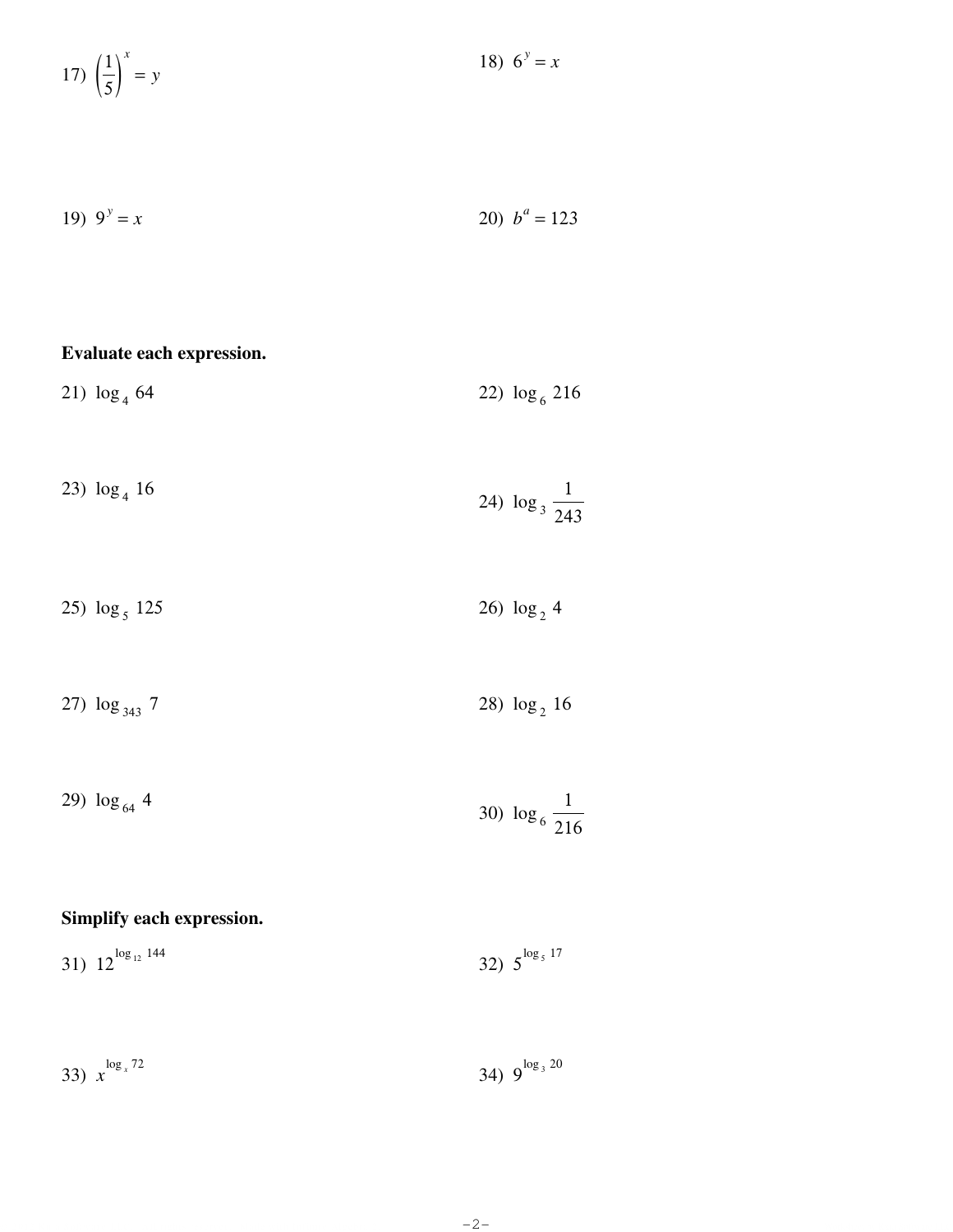Kuta Software - Infinite Algebra 2

# The Meaning Of Logarithms

# Rewrite each equation in exponential form.

1) 
$$
\log_6 36 = 2
$$
  
\n $6^2 = 36$   
\n2)  $\log_{289} 17 = \frac{1}{2}$   
\n3)  $\log_{14} \frac{1}{196} = -2$   
\n3)  $\log_{14} \frac{1}{196} = -2$   
\n4)  $\log_3 81 = 4$   
\n $3^4 = 81$ 

# Rewrite each equation in logarithmic form.

5) 
$$
64^{\frac{1}{2}} = 8
$$
  
\n $\log_{64} 8 = \frac{1}{2}$   
\n6)  $12^2 = 144$   
\n $\log_{12} 144 = 2$   
\n7)  $9^{-2} = \frac{1}{81}$   
\n $\log_{9} \frac{1}{81} = -2$   
\n8)  $\left(\frac{1}{12}\right)^2 = \frac{1}{144}$   
\n $\log_{\frac{1}{12}} \frac{1}{144} = 2$ 

### Rewrite each equation in exponential form.

9) 
$$
\log_u \frac{15}{16} = v
$$
  
\n $u^v = \frac{15}{16}$   
\n10)  $\log_v u = 4$   
\n $v^4 = u$   
\n11)  $\log_{\frac{7}{4}} x = y$   
\n12)  $\log_2 v = u$   
\n $2^u = v$   
\n13)  $\log_u v = -16$   
\n14)  $\log_y x = -8$   
\n $u^{-16} = v$   
\n15  
\n16  
\n17  
\n18  
\n19  
\n $v^4 = u$   
\n19  
\n $v^4 = u$   
\n10  
\n11  
\n $v^4 = u$   
\n12  
\n $2^u = v$   
\n13  
\n $v = -16$   
\n14  
\n $v^3 = x$ 

# Rewrite each equation in logarithmic form.

15)  $u^{-14} = v$ 16)  $8^b = a$  $\log_u v = -14$  $\log_8 a = b$ 

 $-1-$